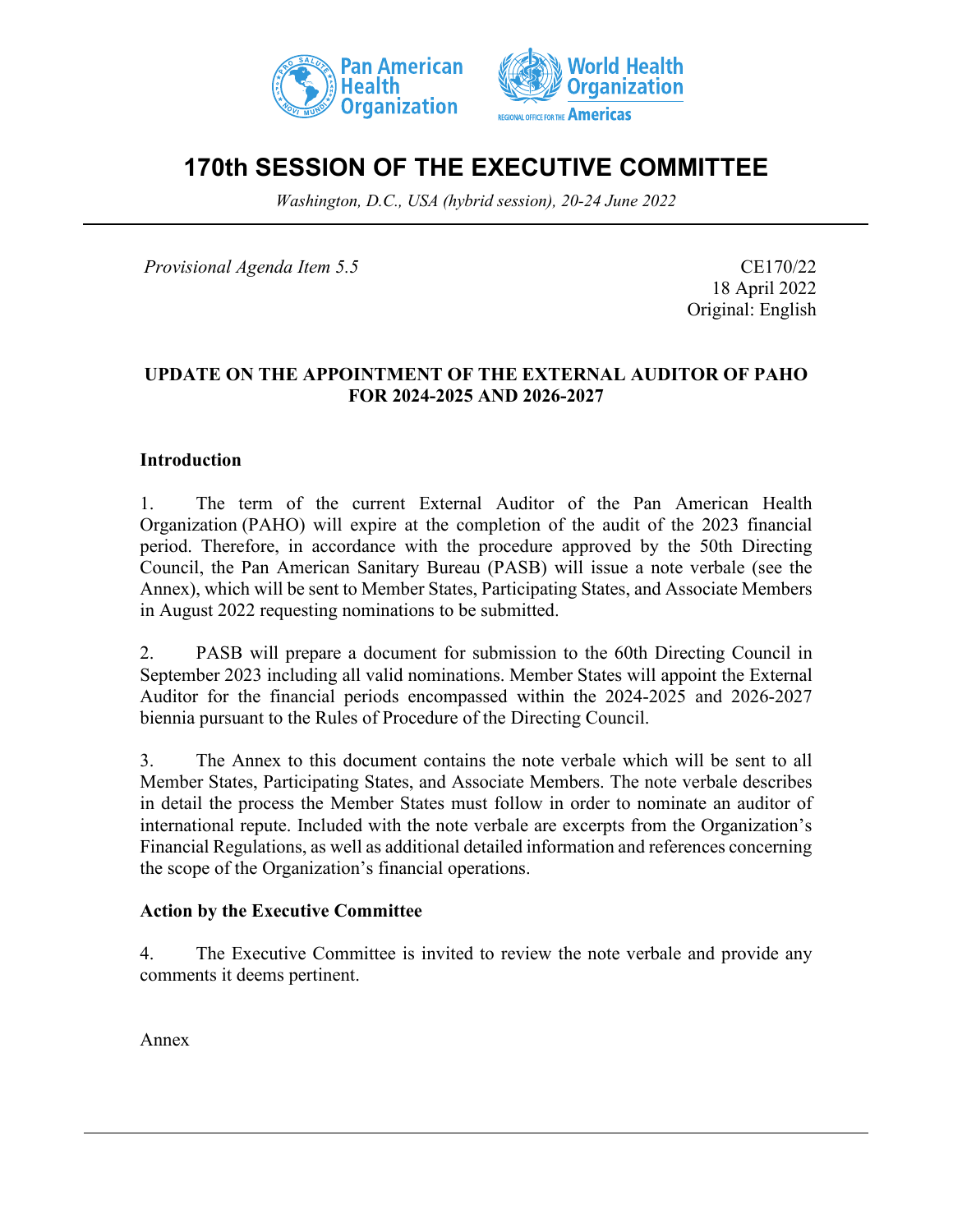#### **Annex**

#### **Note Verbale**

#### **Appointment of the External Auditor of the Pan American Health Organization for the 2024-2025 and 2026-2027 biennia**

1. The Director presents her compliments to Member States, Participating States, and Associate Members and has the honor to recall that, in September 2021 the 59th Directing Council, by Resolution CD59.R6, appointed the National Audit Office of the United Kingdom of Great Britain and Northern Ireland to be the External Auditor of the Pan American Health Organization (PAHO) for the 2022-2023 biennium. Accordingly, and with reference to PAHO Financial Regulation 14.1, it will be necessary for the 60th Directing Council in September 2023 to appoint an External Auditor of international repute for the 2024-2025 and 2026-2027 biennia. The purpose of this note verbale is to start the process for the appointment of the External Auditor by inviting nominations from Member States, Participating States, and Associate Members.

2. The Director of the Pan American Sanitary Bureau has the honor, therefore, to invite Members to nominate a candidate fulfilling the conditions of PAHO Financial Regulation XIV, whom they may wish the Directing Council to consider for appointment as the External Auditor of PAHO for the 2024-2025 and 2026-2027 biennia. The full text of Financial Regulation XIV, the Additional Terms of Reference governing the External Audit of PAHO, and background including information on the scope of PAHO's financial operations are enclosed herewith.

3. Should a Member State, Participating State, or Associate Member wish to propose a candidate, the name of the candidate, along with the candidate's supporting proposal should reach the Organization no later than 31 January 2023 to allow time for the preparation of the submission to the 60th Directing Council in September 2023. The nominee's proposal should include in respect of the proposed External Auditor:

- a) a curriculum vitae and details of the national and international activities of the nominee noting the range of audit specialties that can be of benefit to the Organization;
- b) a description of the audit approach, procedures and standards that the nominee would apply, having regard to the Organization's accounting principles and practices, its Financial Regulations and Financial Rules, and the International Public Sector Accounting Standards (IPSAS);
- c) estimates of the overall number of auditor-work-months which would be devoted to carrying out the audit for each of the four financial periods comprised in the two biennia, 2024-2025 and 2026-2027;
- d) for each financial period (2024, 2025, 2026 and 2027), a proposed audit fee expressed in United States dollars. This fee should cover the international audit of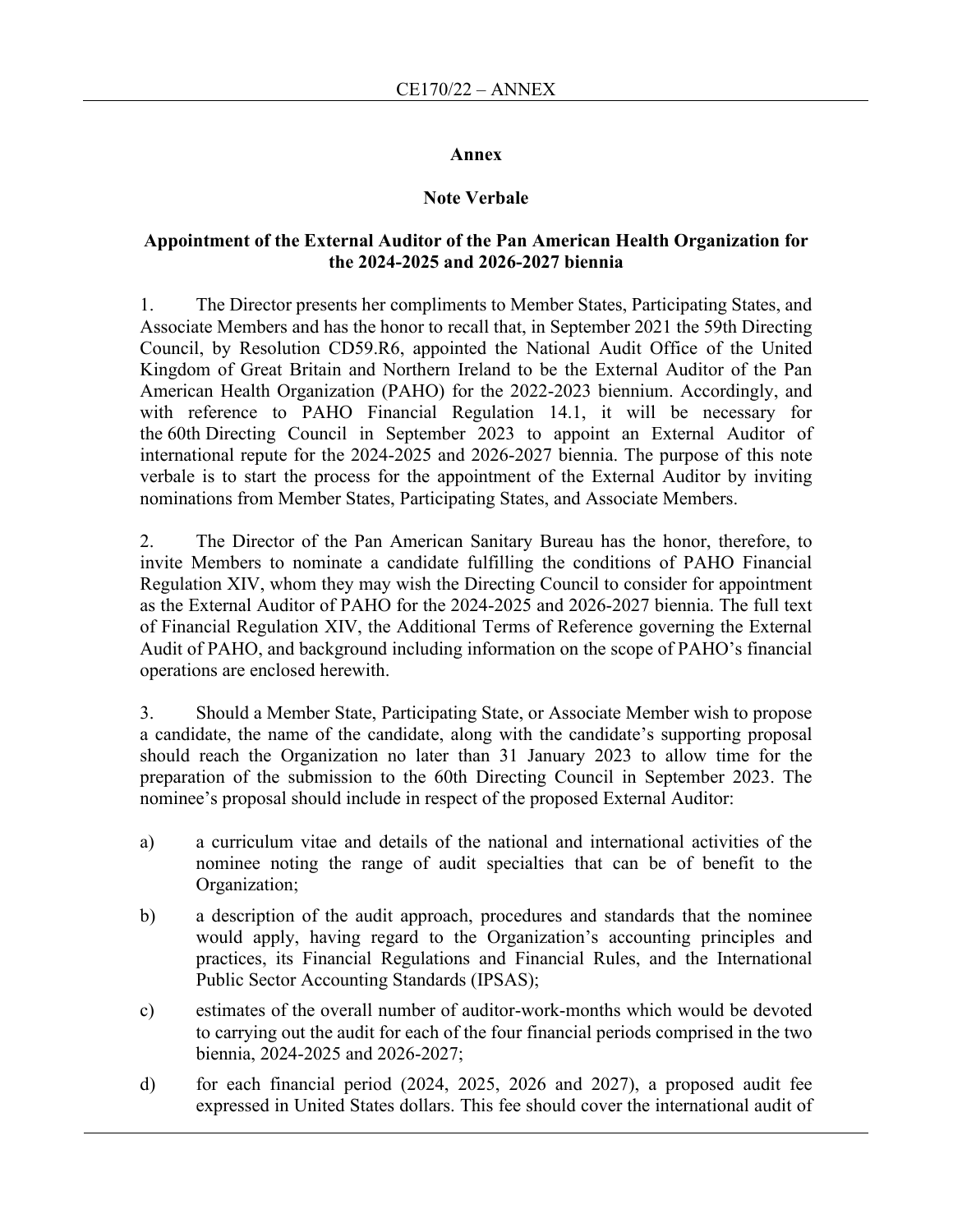PAHO program budget activities, as well as extra-budgetary and other activities, and should be summarized on a single page. In estimating the cost of the audit, all secretarial and other ancillary costs, including all travel costs and living expenses of the External Audit staff, should be included in the audit fee proposed. Travel costs should include travel from the country of residence to Washington, D.C. and to the other offices of the Organization, as required by the External Auditor for the purposes of the audit;

- e) an indication of the nature, extent and timing of requests for information, including access to audit working papers of the outgoing auditor, in accordance with recognized auditing standards, and an assurance of the nominee's cooperation, on completion of appointment, in responding to similar requests for information by the incoming auditor;
- f) any other information which may assist the Council in finalizing the appointment such as: letters of reference, evidence of membership with professional audit or accounting associations such as the International Organization of Supreme Audit Institutions (INTOSAI), accreditation from the World Bank or other international or governmental agency, publications, among others.

4. Since nominations will be presented to the Directing Council, they must be prepared and submitted in one of the four working languages of the Council (English, French, Portuguese or Spanish). The Organization will undertake to translate the tenders. For this reason, the nomination should not exceed 6,000 words and should be formatted in U.S. letter-size pages  $(8.5" \times 11"$ , or  $216 \times 279$  mm) or in A4 format  $(210 \times 297$  mm), with margins no less than 1" (or 25 mm) on each side and top and bottom, in print-ready PDF format.

5. The Organization would like to take this opportunity to express its appreciation for the support of the Member States, Participating States, and Associate Members in this very important endeavor.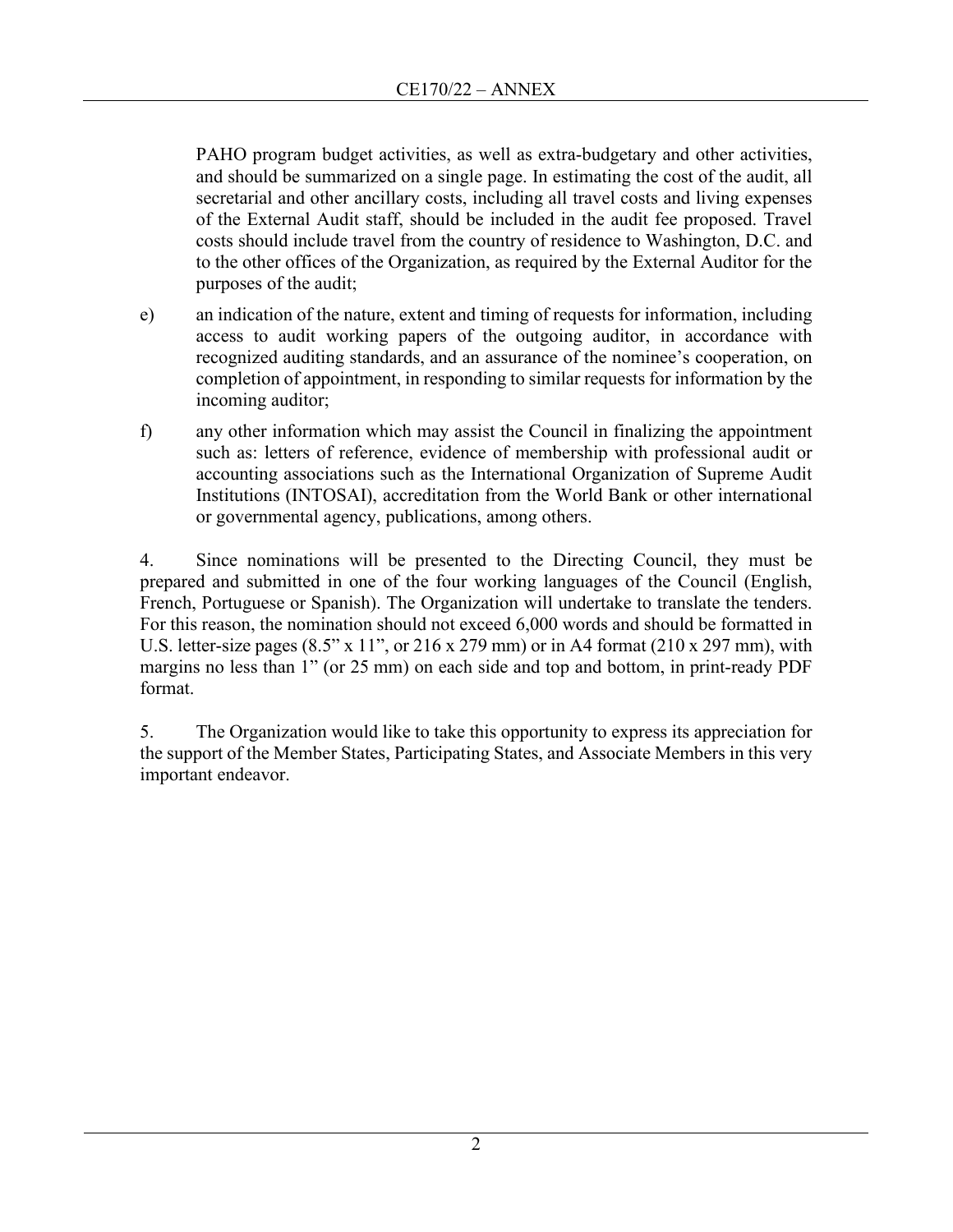### **Extract from the Financial Regulations of the Pan American Health Organization**

### **Regulation XIV – External Audit**

14.1 The Conference or the Directing Council shall appoint an External Auditor of international repute to audit the accounts of the Organization. The Auditor appointed may be removed only by the Conference or the Directing Council.

14.2 Subject to any special direction of the Conference or the Directing Council, each audit which the External Auditor performs shall be conducted in conformity with generally accepted common auditing standards and in accordance with the Additional Terms of Reference set forth in the Appendix to these Regulations.

14.3 The External Auditor, in addition to rendering an opinion on the financial statements, may make such observations as deemed necessary with respect to the efficiency of the financial procedures, the accounting system, the internal financial controls, and in general, the administration and management of the Organization.

14.4 The External Auditor shall be completely independent and solely responsible for the conduct of the audit.

14.5 The Conference or the Directing Council may request the External Auditor to perform certain specific examinations and issue separate reports on the results.

14.6 The Director shall provide the External Auditor with the facilities required for the performance of the audit.

14.7 For the purpose of making a local or special examination or for effecting economies of audit cost, the External Auditor may engage the services of any national Auditor-General (or equivalent title) or commercial public auditors of known repute or any other person or firm that, in the opinion of the External Auditor is technically qualified.

14.8 The External Auditor shall issue a report including its opinion, on the audit of the financial statements prepared by the Director pursuant to Regulation XIII. The report shall include such information as deemed necessary in regard to Regulation 14.3 and the Additional Terms of Reference.

14.9 The report(s) of the External Auditor shall be completed and provided to the Director together with the audited financial statements no later than 15 April following the end of the financial reporting period to which they relate. The Director will provide the report to the Executive Committee which shall examine the financial statements and the audit report(s) and shall forward them to the Conference or the Directing Council with such comments as deemed necessary.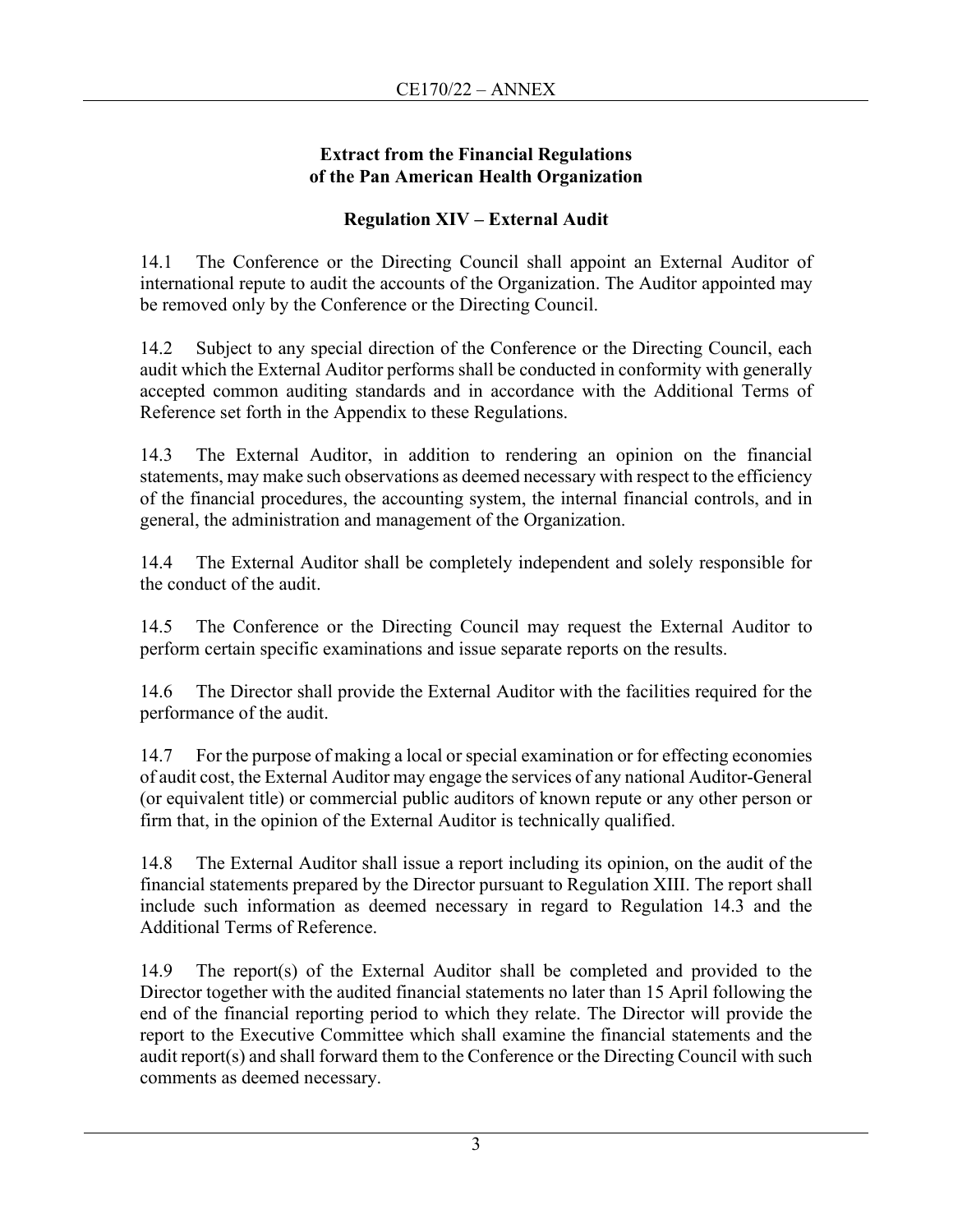### **Appendix to the Financial Regulations of PAHO**

### **Additional Terms of Reference Governing the External Audit of the Pan American Health Organization**

1. The External Auditor shall perform such audit of the accounts of the Pan American Health Organization, including all Trust Funds, Special Funds, and Special Accounts, as deemed necessary to support the opinion:

- a) that the financial statements are in accord with the books and records of the Organization;
- b) that the financial transactions reflected in the statements have been in accordance with the rules and regulations, the budgetary provisions, and other applicable directives of the Organization;
- c) that the financial resources have been verified by the certificates received direct from the Organization's depositaries or by actual count;
- d) that the internal controls, including the internal audit, are adequate in view of the extent of reliance placed thereon;
- e) that the procedures applied to the recording of all assets, liabilities, surpluses and deficits conform with industry best practices.

2. The External Auditor shall be the sole judge as to the acceptance in whole or in part of certifications and representations by members of the staff of the Organization and may proceed to such detailed examination and verification as needed.

3. The External Auditor shall have free access at all convenient times to all books, records and other documentation which are, in the opinion of the External Auditor necessary for the performance of the audit. Information classified as privileged and which the Director agrees is required by the External Auditor for the purposes of the audit, and information classified as confidential, shall be made available upon request. The External Auditor shall respect the privileged and confidential nature of any information so classified which has been made available and shall not make use of it except in direct connection with the performance of the audit. The External Auditor may bring to the attention of the Conference or the Directing Council any denial of information classified as privileged which, in their opinion, was required for the purpose of the audit.

4. The External Auditor shall have no power to disallow items in the accounts but shall bring to the attention of the Director for appropriate action any transaction that creates doubt as to legality or propriety. Audit objections, to these or any other transactions, arising during the examination of the accounts shall be immediately communicated to the Director.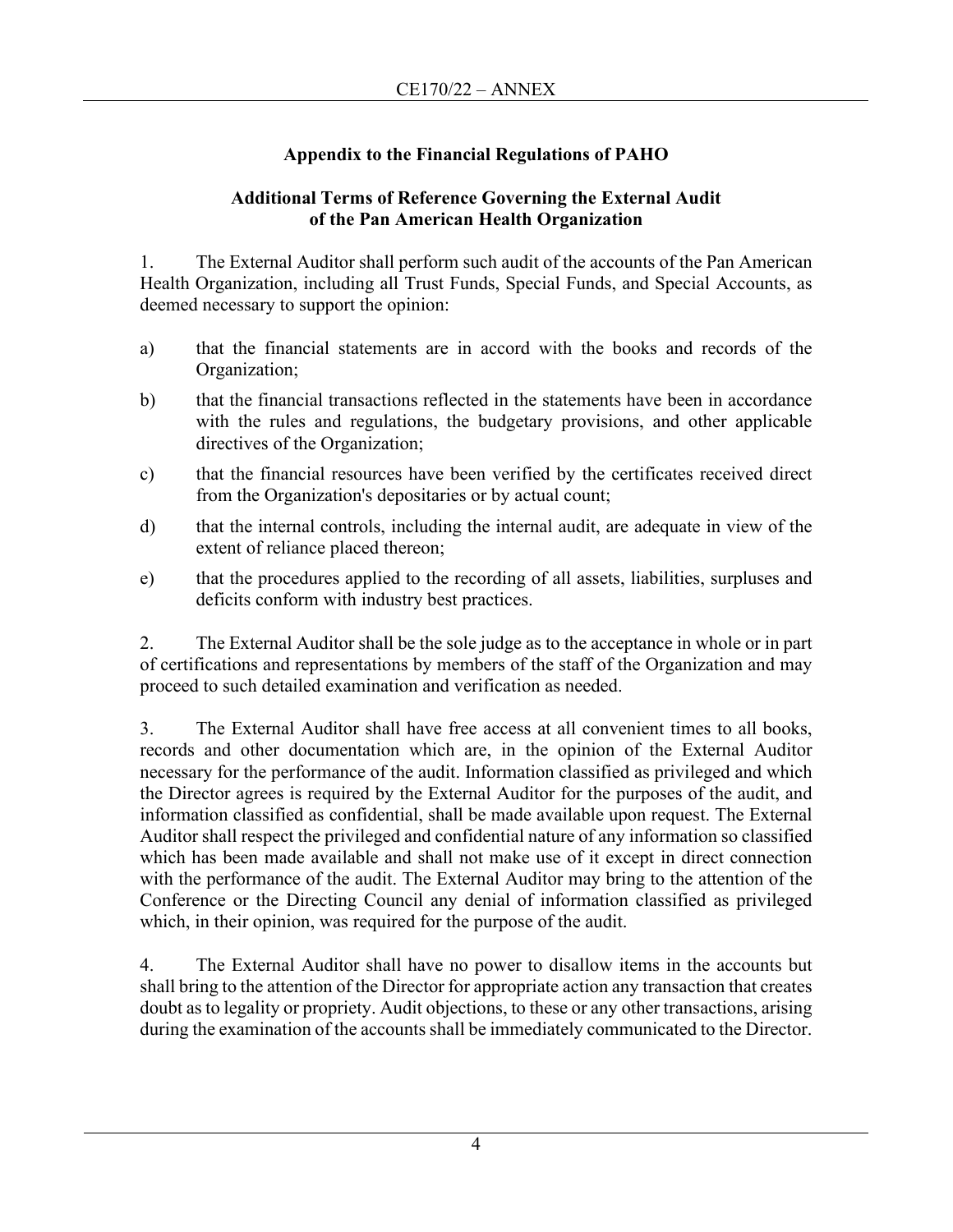5. The External Auditor shall express an opinion on the financial statements of the Organization. The opinion shall include the following basic elements:

- a) identification of the financial statements audited;
- b) a reference to the responsibility of the entity's management and responsibility of the External Auditor;
- c) a reference to the audit standards followed;
- d) a description of the work performed;
- e) an expression of opinion on the financial statements as to whether:
	- i. the financial statements present fairly the financial position as at the end of the financial reporting period and the results of the operations for such period;
	- ii. the financial statements were prepared in accordance with the stated accounting policies;
	- iii. the accounting policies were applied on a basis consistent with that of the preceding financial reporting period unless disclosed in the financial statements.
- f) an expression of opinion on the compliance of transactions with the Financial Regulations and legislative authority;
- g) the date of the opinion and the signature of the External Auditor;
- h) the External Auditor's name and position;
- i) the place where the report has been signed;
- j) a reference to the report of the External Auditor on the financial statements, should one be provided.

6. The report of the External Auditor to the Conference or Directing Council on the financial operations of the financial reporting period should mention:

- a) the type and scope of examination;
- b) matters affecting the completeness or accuracy of the accounts, including, where appropriate:
	- i. information necessary to the correct interpretation of the accounts;
	- ii. any amounts that ought to have been received but which have not been brought to account;
	- iii. any amounts for which a legal or contingent liability exists and which have not been recorded or reflected in the financial statements;
	- iv. expenses not properly substantiated.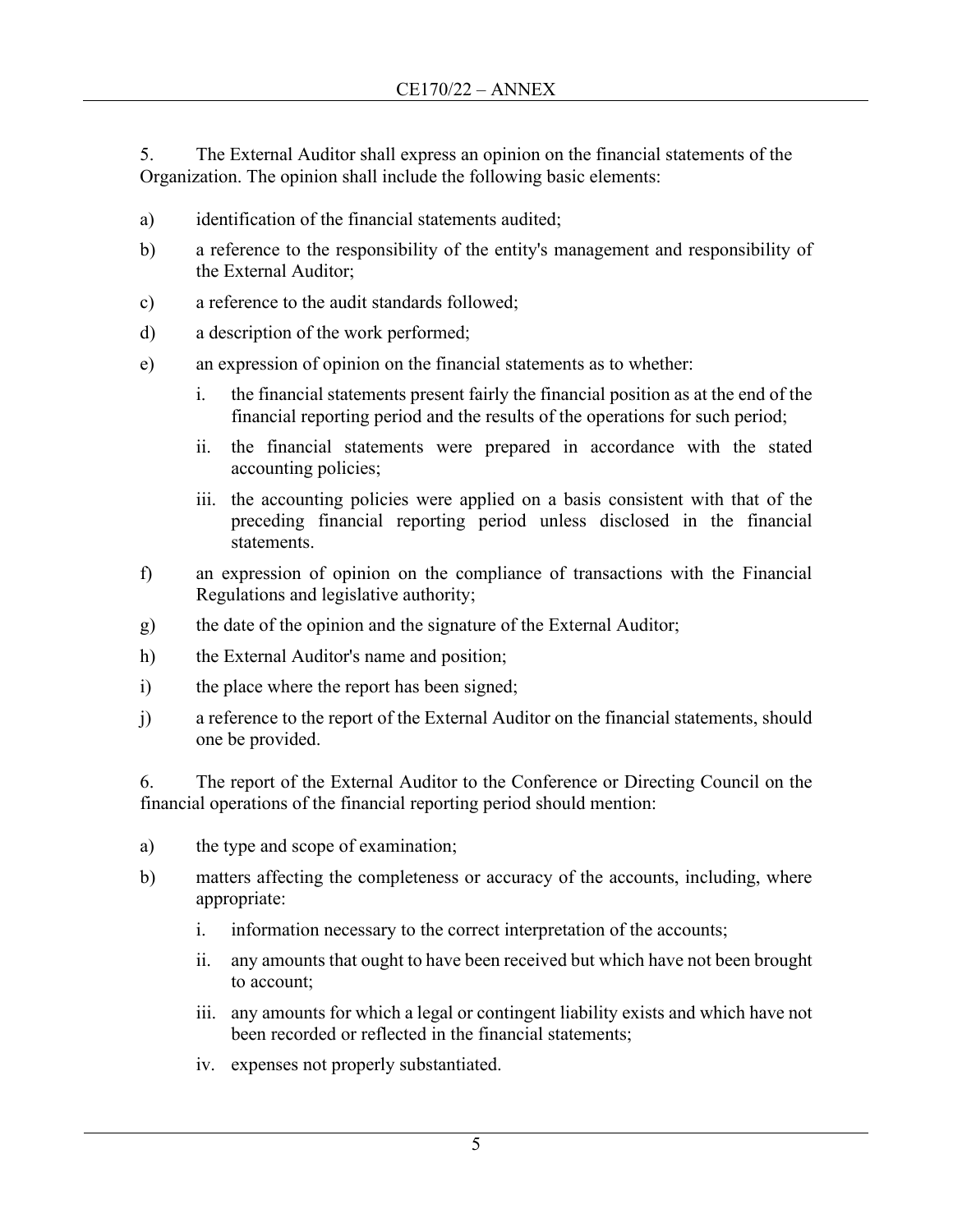- v. whether proper books of accounts have been kept; where in the presentation of statements there are deviations of a material nature from a consistent application of generally accepted accounting principles, these should be disclosed.
- c) other matters that should be brought to the notice of the Conference or the Directing Council such as:
	- i. cases of fraud or presumptive fraud;
	- ii. wasteful or improper expense of the Organization's money or other assets (notwithstanding that the accounting for the transaction may be correct);
	- iii. expense likely to commit the Organization to further outlay on a large scale;
	- iv. any defect in the general system or detailed regulations governing the control of receipts and disbursements, or of supplies and equipment;
	- v. expense not in accordance with the intention of the Conference or the Directing Council, after making allowance for duly authorized transfers within the Program Budget;
	- vi. expense in excess of Regular Budget appropriations as amended by duly authorized transfers within the Program Budget;
	- vii. expense not in conformity with the authority that governs it.
- d) the accuracy of the inventory and fixed assets as determined by a physical count and examination of the records.
- e) transactions accounted for in a previous financial reporting period, about which further information has been obtained, or transactions in a later financial reporting period about which the Conference or the Directing Council should have early knowledge.

7. The External Auditor may make such observations with respect to findings resulting from the audit and such comments on the financial report as deemed appropriate to the Conference or the Directing Council, or to the Director.

8. Whenever the External Auditor's scope of audit is restricted, or insufficient evidence is available, the External Auditor's opinion shall refer to this matter, making clear in the report the reasons for the comments and the effect on the financial position and the financial transactions as recorded.

9. In no case shall the External Auditor include criticism in any report without first affording the Director an adequate opportunity of explanation on the matter under observation.

10. The External Auditor is not required to discuss or report any matter which is considered immaterial.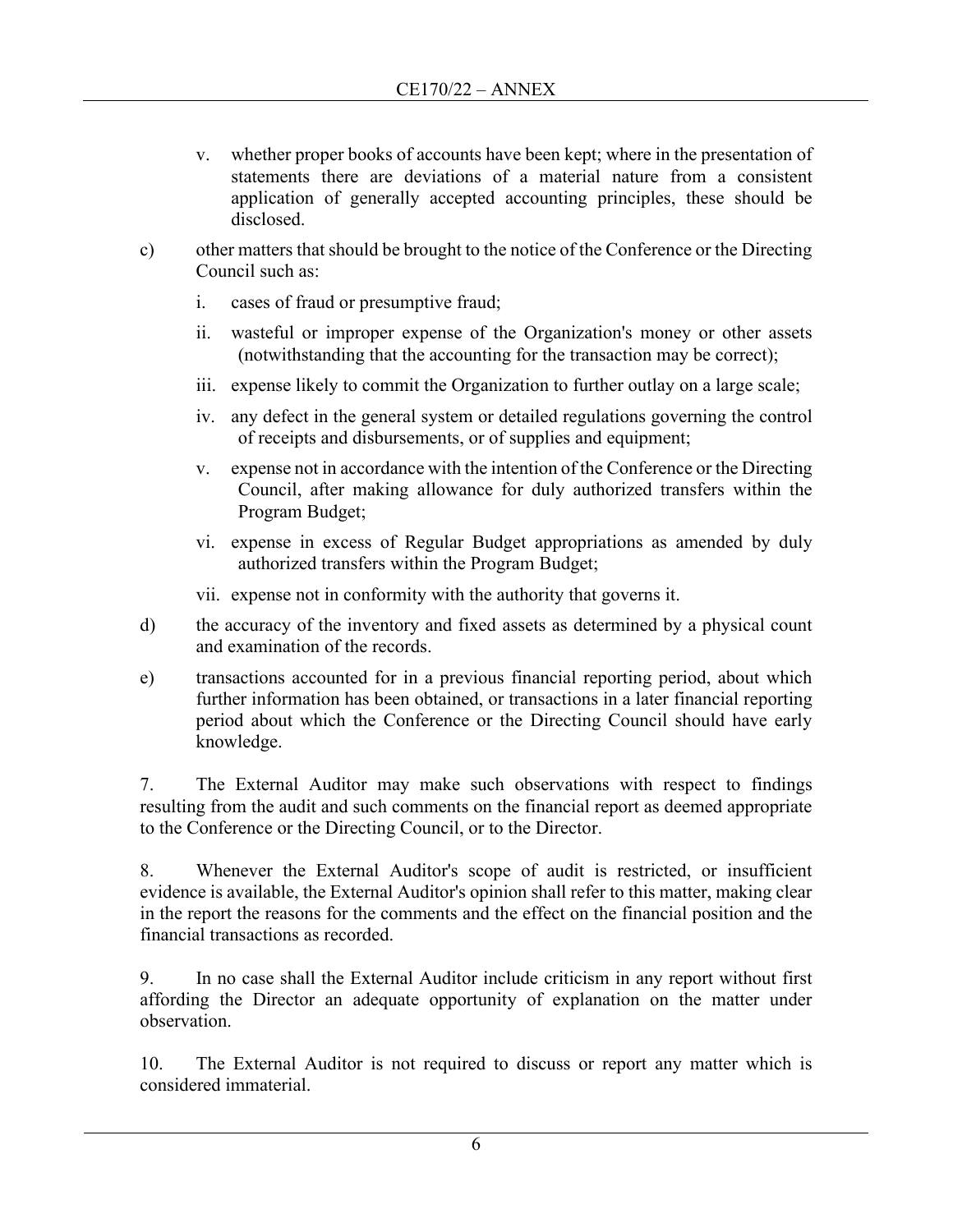## **Background Information**

# **Appointment of the External Auditor of the Pan American Health Organization**

# 1. **General Requirements and Objectives**

1.1 The Pan American Health Organization (PAHO) seeks to obtain an effective audit carried out to a high technical standard. The audit should be directed at important questions of financial policy and practice, with appropriate importance being given to efficiency (value-for-money) audits.

1.2 The External Auditor must be experienced in the provision of professional auditing services under the International Public Sector Accounting Standards, which were officially adopted by the 27th Pan American Sanitary Conference on 5 October 2007 in Resolution CSP27.R18 and were officially implemented on 1 January 2010.

1.3 The External Auditor must be experienced working in a multicultural and a multilingual environment. The External Auditor, therefore, must be able to provide audit staff that can function effectively in such an environment, specifically with both Spanish and English language capabilities. However, the External Auditor must be able to deliver all reports in English.

1.4 The External Auditor may be contracted from time to time to perform separate project audits in accordance with project agreements concluded with donors. Such contracts will be negotiated separately from the main biennial financial audit of the Organization.

# 2. **Nature of Audit Assignment**

2.1 An appreciation of the magnitude and diversity of the financial operations of the Pan American Health Organization, and thus of the nature of the audit, may be obtained from the detailed financial report titled Financial Report of the Director and Report of the External Auditor 1 January 2020–31 December 2020, which is available on the Pan American Health Organization's website at: [https://www.paho.org/en/official-document-362.](https://www.paho.org/en/official-document-362)

2.2 The main center of financial activity is the Pan American Health Organization headquarters in Washington, D.C., United States of America. The Pan American Health Organization also has a presence in 27 countries through representative offices and technical centers. Additional information regarding the Pan American Health Organization is available on its website at: https://www.paho.org/en/who-we-are